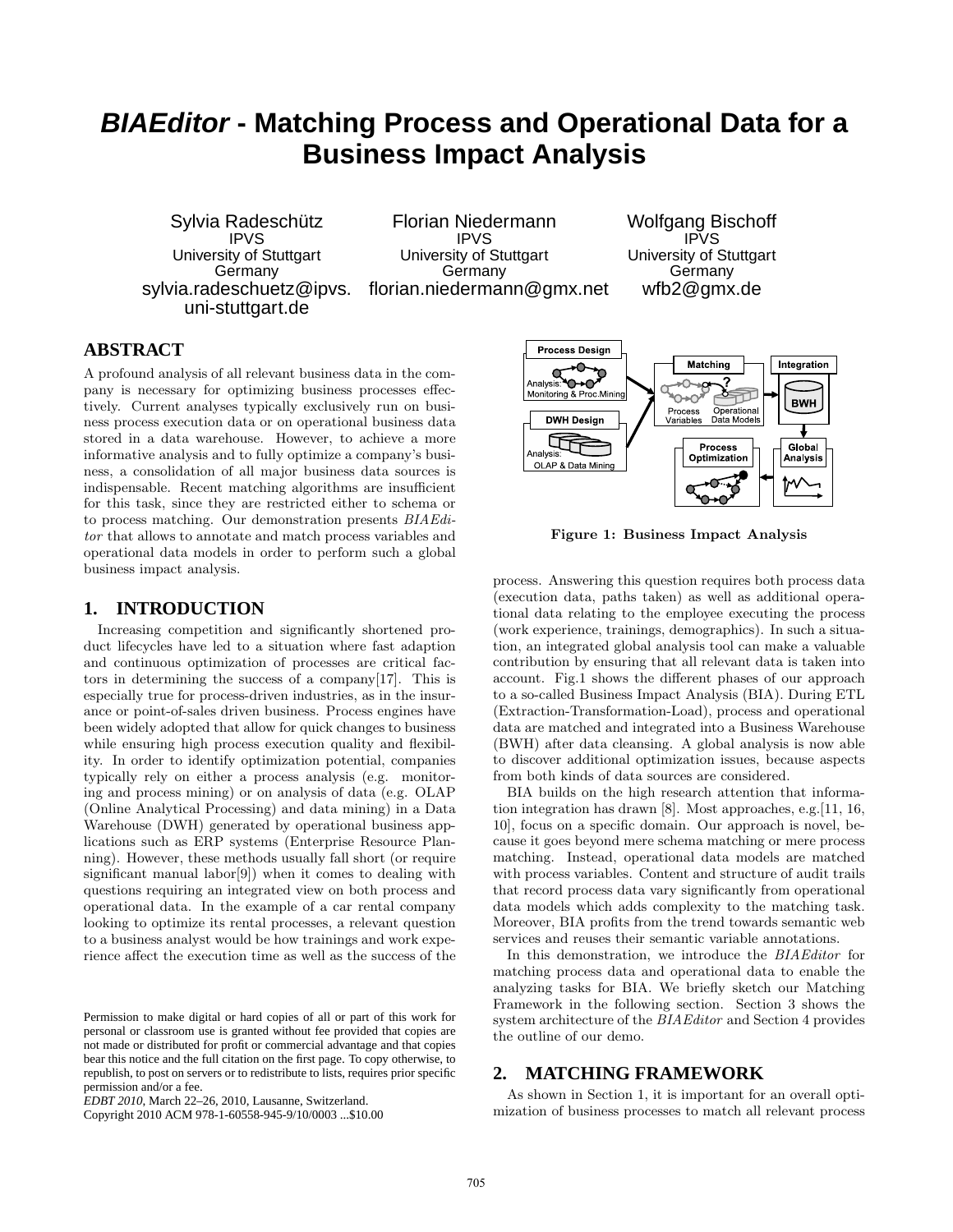

Figure 2: Matching Framework

data and operational data. In [14] we introduced a generic Matching Framework that allows for determining a match result and thus enables a global analysis based on an integrated view of both process-related data and operational data. The matching can be done manually or (semi-)automatically. Fig.2 shows those parts of the overall framework that are covered by the BIAEditor.

In the manual matching (a), the process variables are combined with a corresponding operational data model and stored into a match table. As soon as the user doesn't know the combining sources, semi-automatic matching is applied. For semi-automatic matching (b), each variable of the process as well as all operational data models have to be described semantically by adding an appropriate URI (Uniform Resource Identifier) reference to a concept in an ontology. Based on these annotations, the linker of the framework infers matches between process data and operational data from the rules in the used ontology. For non-annotated process and operational data, the linker also finds matches in the automatic matching (c). In [15], we proposed an approach for this manual matching and for the semantic annotation of process variables, while in [13] we concentrated on the operational data model annotation.

#### **3. SYSTEM ARCHITECTURE**

In this section, we discuss the main *BIAEditor* components (see Fig.3) and provide details of its implementation.

## **3.1 Model Transformation Engine**

The Model Transformation Engine (MTE) gets the annotatable models, process variables or operational DWH schemas, and maps them to the corresponding representation of the BIAEditor structure. MTE allows to load BPEL [7] process variables directly from a process file or from the audit trail after deploying the process to a BPEL process engine. It applies a vendor-specific BPEL process engine mapping to a given BPEL process description to transform the variables to the internal BIAEditor structure. BIAEditor usually annotates variables of the audit trail. However, an annotation of the process file might be advantageous when the variables can't be loaded from the BPEL process engine because it is disconnected. In this case the variables are annotated within the file. But later on the process must be redeployed and its annotations must be processable by the process engine for subsequent analysis tasks. Operational DWH schemas may be available in different formats. MTE maps both relational and XML DWH schemas from the leading vendors to the BIAEditor structure and supports also the standard CWM [12] (Common Warehouse Metamodel).



Figure 3: BIAEditor System Architecture

Description data that is used for annotation is transformed by MTE into the BIAEditor structure as well. The operational DWH schemas in Fig.3 can be loaded not only as annotatable models but also as description data for a manual matching with process variables. Furthermore, the BIAEditor allows to visualize both OWL[6] and WSML[5] ontology structures.

#### **3.2** BIAEditor **Core**

The editor core provides all facilities that are required for serializing, traversing, navigating and de-serializing of description and annotatable data. In this capacity, it controls the Model Transformation Engine.

It further ensures persistence of matched data models. Process variables are stored with their matches in the audit trail of the associated process engine using a native XML type. The match information is used in the BWH for BIA.

#### **3.3 Linker Engine**

The task of the Linker Engine is to find matching operational data models for all relevant variables in the given process. For semantically annotated data it applies a suitable reasoning tool to infer logical consequences from the loaded WSML or OWL ontologies. For this purpose, the linker holds a selection of appropriate inference rules. We are especially interested in rules that discover synonyms, subclasses, equality or union relationships as well as user defined axioms between the matching data. For non-annotated data, the linker employs BIA Match Rules that consider useful process features as activity and operation names or the data flow in the process in addition to common schema matching algorithms.

#### **3.4 User Interface**

The user interface controls the whole matching process. It offers the following functionality: Load Data: A connection to a BPEL engine or an operational data source is set up or a process file, a CWM or XML file is referenced. The data is loaded into the artifact explorer (see (1) in Fig.4) and its structure visualized in the annotation explorer (2). Annotate Data: In the Annotation View of the editor (Fig.4) a node's annotation can be entered textually in the attribute table (4) or provided by clicks with the description data explorer (3) where either an ontology or operational DWH schemas are illustrated. Match Data: The Linker Engine is called for matching. Its results are shown in the Match View (Fig.6). Both a match overview and detailed views of the matched DWH schemas are provided. Manual matching has been done already one step before. Save Match: The match is saved by the **BIAEditor** core.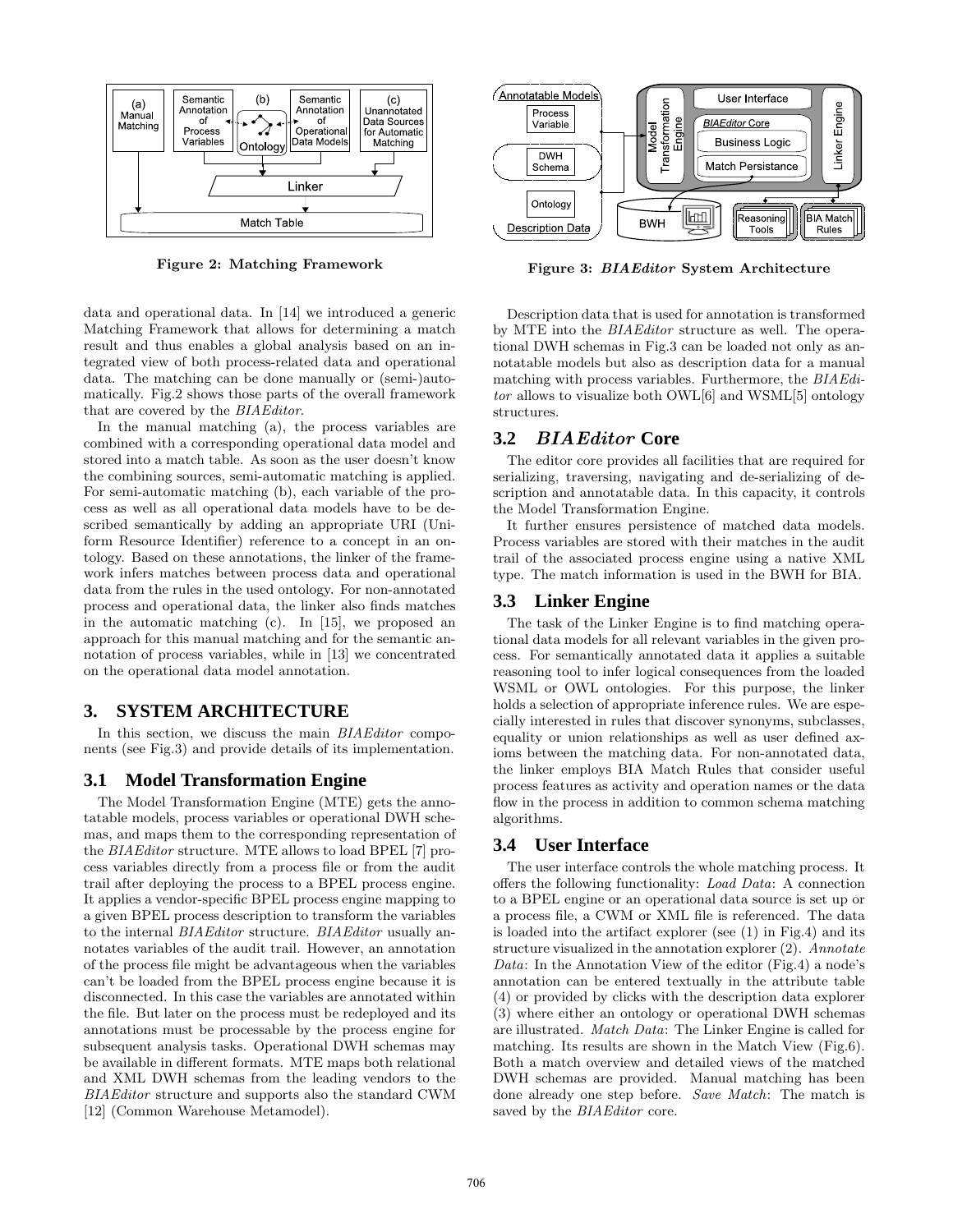

Figure 4: BIAEditor (Semantic Annotation View)

## **3.5 Implementation**

At the core of the editor, a lean business logic has been implemented in Java 1.5 that provides the conceptual model that is used to load, annotate, match and save a number of annotatable artifacts (e.g. WSDL 1.1 and 2.0 descriptions, XML schema definitions). For that purpose, it utilizes a number of standards like SAWSDL[4] and of open source APIs, e.g. OWL and WSML reasoners (e.g. Pellet[2]) or JDOM (CWM XMI and XML handling). At the moment, the editor supports workflows executed on either IBM Websphere Process Server or Oracle BPEL Process Server. Since the editor core abstracts over the actual annotation artifacts, it can be extended, e.g. by adding another process engine.

#### **3.6 Generality Issues**

A key advantage of the BIAEditor is that it makes the annotation and matching independent from a specific operational data source by using CWM. Most data can be imported into our editor, as CWM is supported by many leading DWH vendors. MTE is also allowed to be adapted to import further operational data sources directly. So the editor can be used as general tool in other ontology-based information integration scenarios as well.

The editor can also easily be extended, as mentioned in Sec. 3.5. That provides the flexibility to adjust it to future extensions of BPEL as well as to variable constructs of other process languages or to further ontology enhancements.

## **4. DEMONSTRATION**

The goal of this demo is to show the complete BIA optimization cycle (cf. Fig.1). The demo will present the annotation of a BPEL process description and of an operational CWM. It will then move on to the matching of the two models and shows how a subsequent global process optimization will be performed using commercially available tools.

1. Process Design: Our demo starts with a BPEL sample process that is modeled and visualized using Oracle JDeveloper [1] (see parts of it in Fig.5). The process is part of a car rental service and describes the selection of a rental car. If no car is available during the ordered rental period, an employee must execute a human task



Figure 5: CarSelectionProcess in CarRentalAgency

activity CheckCustomer to prove if the customer would also accept another car class. The task isn't assigned directly to one employee, but to one of the available roles. Thus, CheckCustomer can be claimed and executed by all agents from departments A, B or C. For our demo, we want to investigate on what terms another car is accepted or the process is canceled. So we focus on the outcome of this human task and its employeeID variable. All process variables are marked in Fig.5 by hash marks  $#$  for clarity.

- 2. DWH Design: All operational car rental data sources are loaded into a DWH. That includes also data about rental agents, their address, but also their trainings etc. In our demo, we use IBM Infosphere DWH [3].
- 3. Matching: The demonstration shows both annotation and matching capabilities of the BIAEditor.
	- (a) Semantic Annotation  $\mathcal{B}$  Automatic Matching: After deploying the process, it is loaded in the BIA-Editor (Fig.4) that illustrates its variables. A WSML ontology about a person taxonomy within the company is used for semantic annotation of the employeeID. Additionally, the DWH schema is also annotated semantically. We show how a sample CWM in XMI format is loaded and annotated. Afterwards, the linker is called. It considers annotated parts, but also finds matches for non-annotated data models. Its matching results are displayed (Fig.6). In this scenario, employeeID is matched with the Empno column of the HumanResource schema. RentalID hasn't been matched yet and is thus marked in red.
	- (b) Manual Matching: As an alternative, we can directly match employee IDs in the process data and the DWH. Therefor, the DWH source of step 2 is loaded and visualized instead of the ontology. In this matching scenario, no linker is required.
- 4. BWH Integration: Both executed car rental processes from the audit trail and DWH data are integrated in a BWH for what we use IBM Infosphere DWH again.